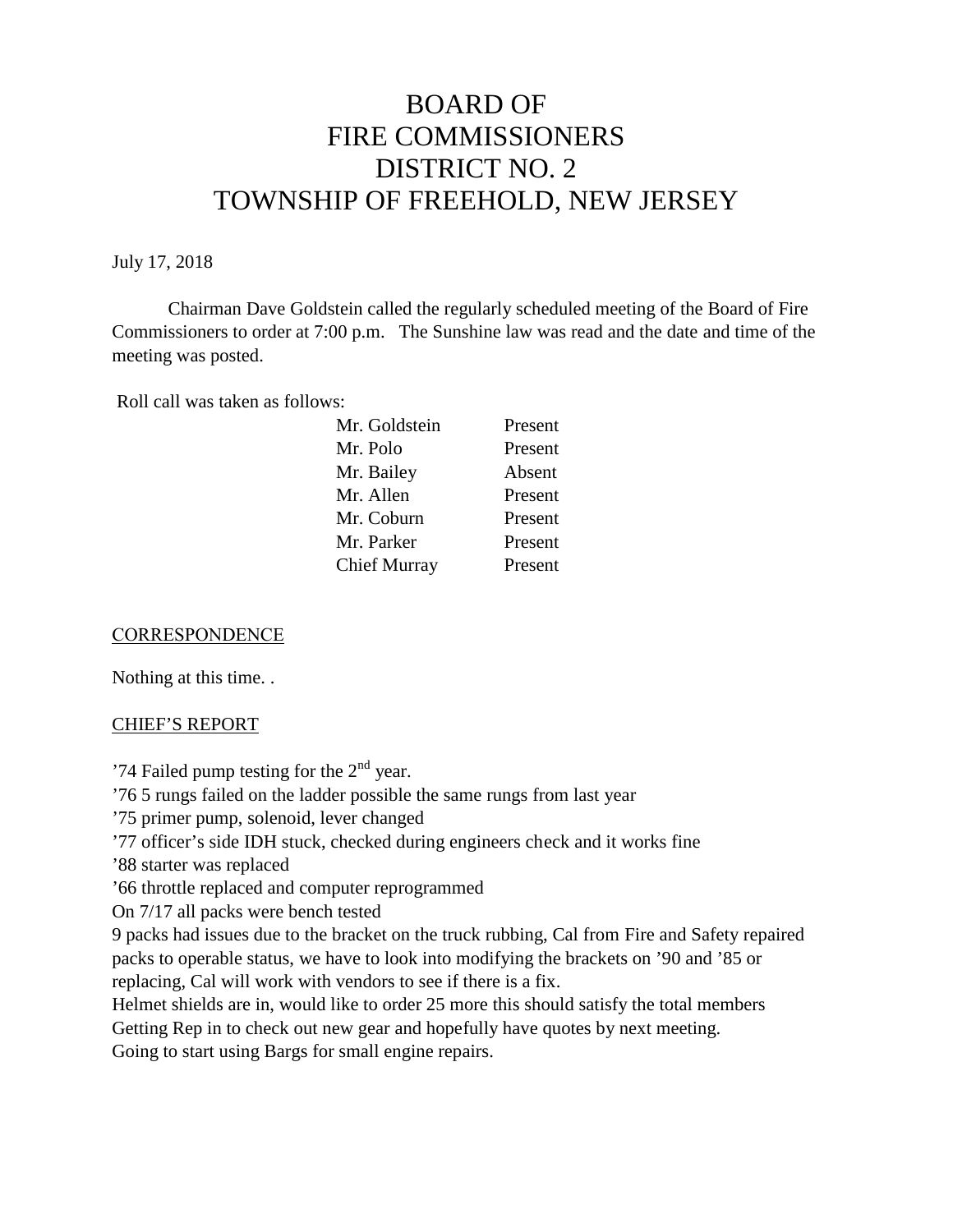Asst. Chief Beaton looking into getting a company to service all Husqvarna equipment.

Asst. Chief Beaton to dispose of old foam.

Chief Murray asked Commissioners to take trucks to Middletown NY to check out a Seagrave Mid Mount Pumper, along with purchasing food. Board Approved.

## RADIO AND ALARM

Nothing at this time.

## BUILDING

Nothing at this time.

#### **INSURANCE**

Peter Jefferies from VFIS came to meeting to go over the Firehouse insurance policies and answer any questions the Board had on the Firehouse policies.

## MAINTENANCE

Ladder testing is done. '74 pump failed Finishing '90 and '75 tomorrow.

NEW BUSINESS

Nothing at this time

#### OLD BUSINESS

Nothing at this time

## ENVIROMENTAL

Mr. Polo met with Stephen from Maser Consultants for professional services for developing construction plans and specifications for the paving work at Daniels Way and Dutchlane Road Firehouses, Mr. Allen made a motion to use Maser Consultants,  $2<sup>nd</sup>$  by Mr. Coburn. In addition the cost for the projects are Daniels Way \$14,600 and Dutchlane Road \$18,300, Mr. Goldstein made a motion,  $2<sup>nd</sup>$  by Mr. Coburn, roll was called on both and Board Approved.